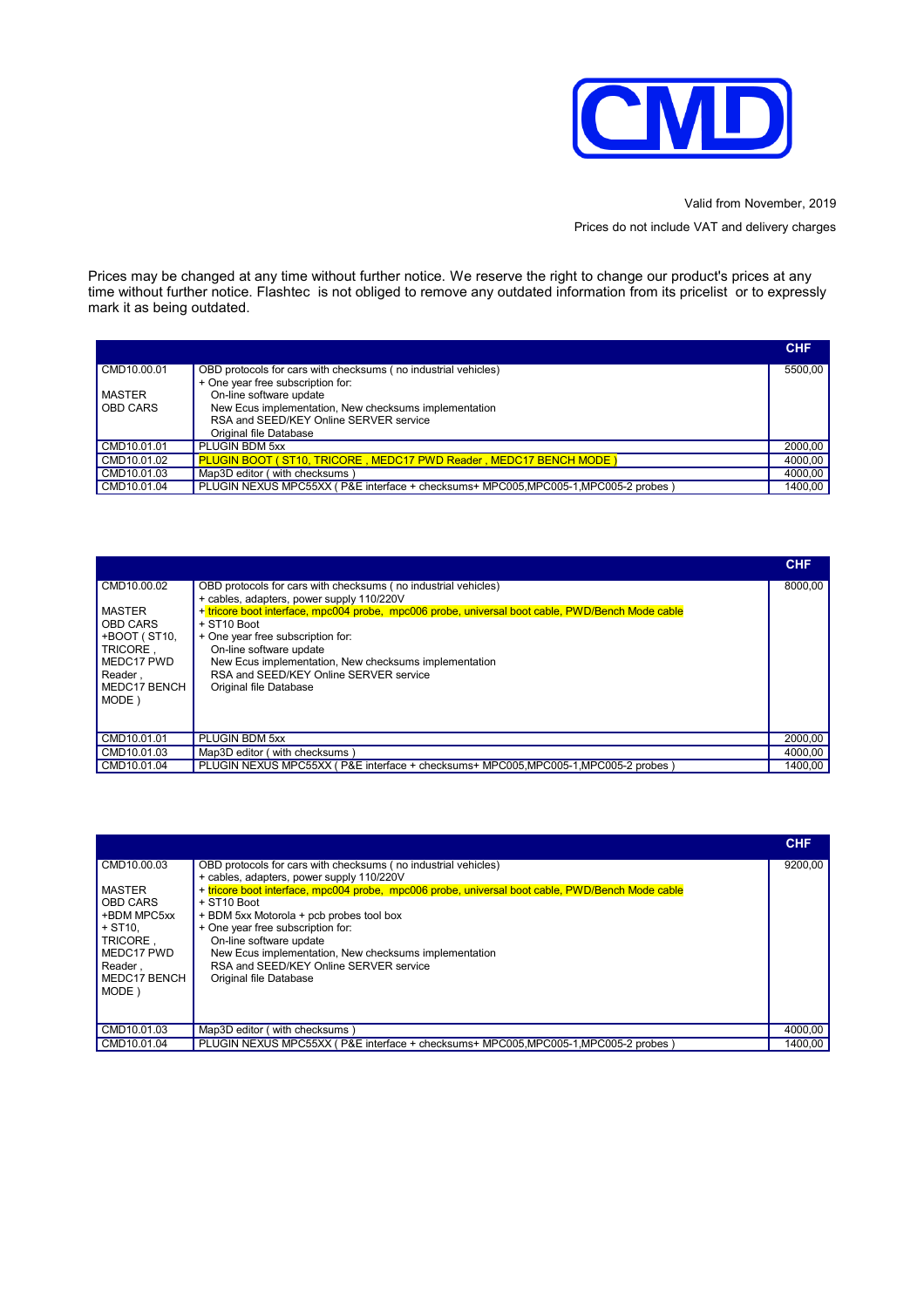|                        |                                                                                                  | <b>CHF</b> |
|------------------------|--------------------------------------------------------------------------------------------------|------------|
| CMD10.00.04            | OBD protocols for cars with checksums (no industrial vehicles)                                   | 13500.00   |
|                        | + cables, adapters, power supply 110/220V                                                        |            |
| MASTER                 | + tricore boot interface, mpc004 probe, mpc006 probe, universal boot cable, PWD/Bench Mode cable |            |
| <b>OBD CARS</b>        | + ST10 Boot                                                                                      |            |
| +BDM MPC5xx            | + BDM 5xx Motorola + pcb probes tool box                                                         |            |
| $+$ ST <sub>10</sub> . | + Map3D editor (with checksums)                                                                  |            |
| TRICORE.               | +PLUGIN NEXUS MPC55XX (P&E interface + checksums+ MPC005, MPC005-1, MPC005-2 probes)             |            |
| MEDC17 PWD             | + One year free subscription for:                                                                |            |
| Reader.                | On-line software update                                                                          |            |
| MEDC17 BENCH           | New Ecus implementation, New checksums implementation                                            |            |
| MODE)                  | RSA and SEED/KEY Online SERVER service                                                           |            |
| + Map3d                | Original file Database                                                                           |            |
| +Nexus MPC55xx         |                                                                                                  |            |
|                        |                                                                                                  |            |
|                        |                                                                                                  |            |